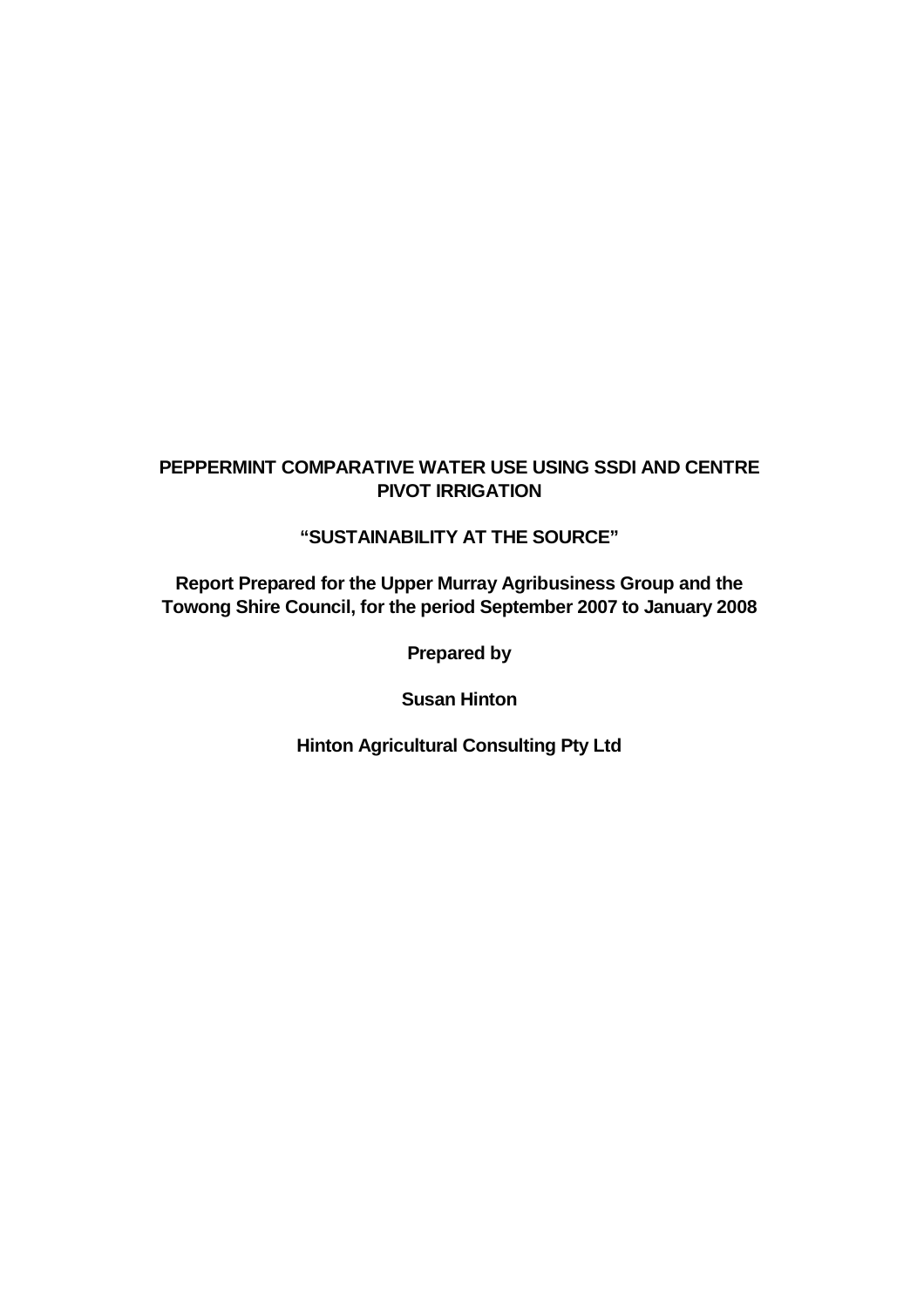## **INTRODUCTION**

The impact of irrigated agriculture on water resources is significant. In Australia, irrigated agriculture uses approximately 75% of consumed water. There is increasing competition between users. The irrigation industry is facing many changes. They will be faced with restrictions, and/ or reductions, in water availability and entitlements. Future growth in irrigation depends on efficiency gains, rather than further use of scarce water resources.

The irrigation sector must be able to use the resources efficiently and effectively. It is these principles, efficiency and effectiveness, that are encompassed by the concept of water use efficiency.

## **PROJECT AIMS**

The project aims to assess the use of subsurface drip irrigation in essential oil production, and to compare water use between centre pivot and subsurface drip irrigation. The aim is to develop strategies for irrigating the essential oil crops, which encompasses the concept of water use efficiency. The crop being grown is peppermint (Mentha piperita).

## **WHAT IS WATER USE EFFICIENCY?**

Water use efficiency is a term commonly used to describe the relationship between water (input) and agriculture production (output). It is obtained by dividing figures with the same units e.g. volume of water used (output) divided by a volume of water supplied (input). Alternatively, the tonnes of produce per mega-litre of water used are often referred to as efficiency, but it is a crop water use index or ratio. Water use efficiency is also often used to express the effectiveness of irrigation water delivery and use. Adding to the confusion in the definition of water use efficiency is the distinction between describing the agronomic performance of the crop (crop water use index) and the engineering aspects of the design and management of the system (irrigation efficiency).

Water use indices are generally a ratio of an agronomic or economic variable to a volumetric or depth measure of the water applied to the rootzone, transpired by the crop or available to the crop. Therefore, the water use index generally measures the productivity or profitability of an irrigation enterprise. The time period considered when calculating an agronomic or economic based water use index is generally over a season or year.

## **TRIAL DESIGN**

A paddock of peppermint is being grown, with a centre pivot as the method of irrigation. This paddock contains 34ha and has been established for two years. At this site soil water is being measured by a G-bug system and also by an Agwise capacitance probe. The G-bug sensors are at 10, 20, 30 and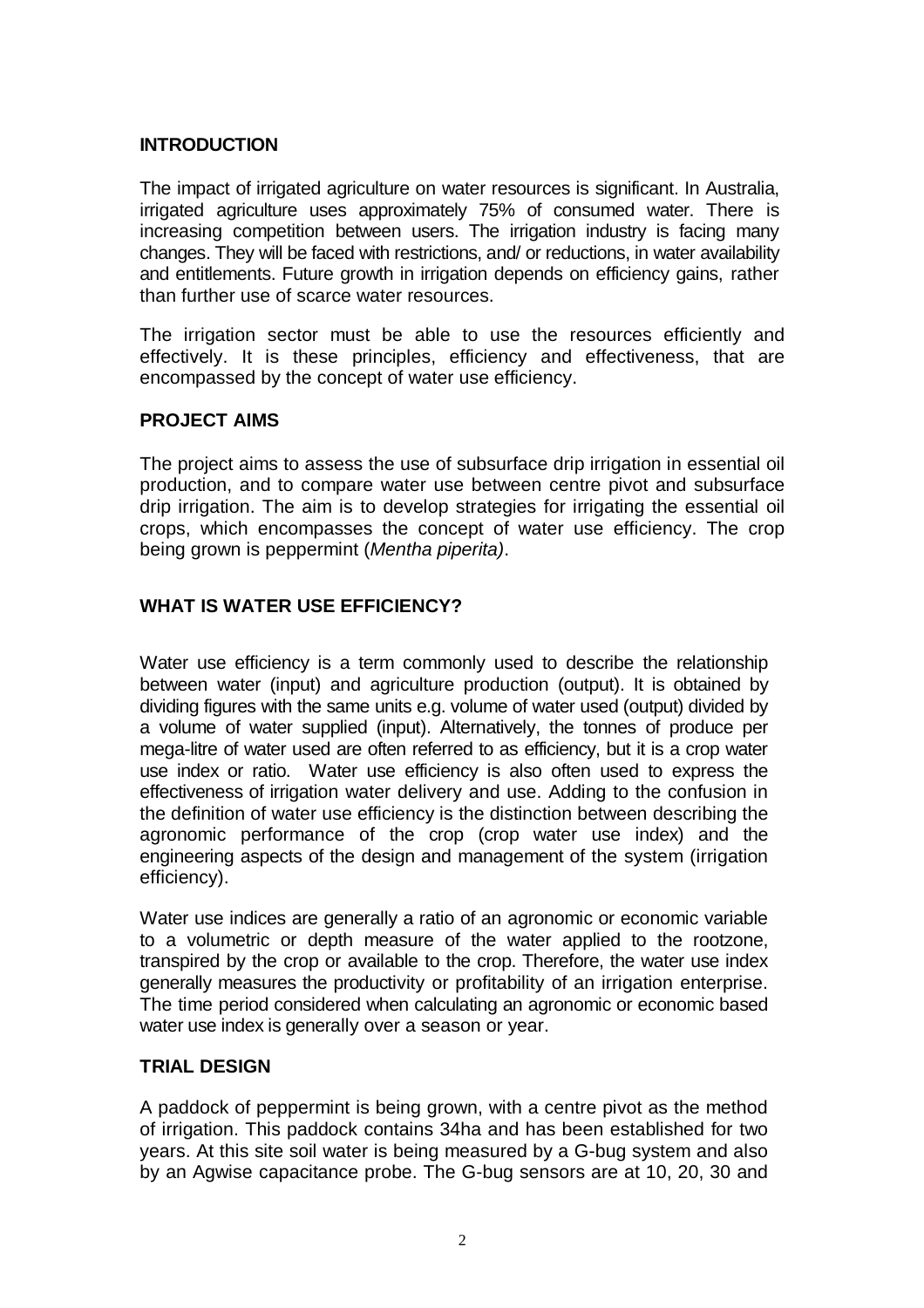50 cm depths. The capacitance sensors are at 10, 20, 30, 40, 50, 60, 70, 80 and 100 cm depths. Figure 1 shows the centre pivot irrigated crop on the  $7<sup>th</sup>$ November 2007.

The subsurface drip irrigation site was established on the  $6<sup>th</sup>$  October 2006. The peppermint was planted into this 0.5 ha site on the  $22<sup>nd</sup>$  July 2007. The drip tape has emitters spaced at 50 cm intervals and the rows are spaced at 1 metre apart. Half of the site (nearest to the road) was laid at a depth of 15 cm. The remainder of the area was laid at a depth of 23 cm. The system is designed to apply 4mm/hr. The soil water is being measured by a G-bug which is located in an area of the paddock where the emitters are at a depth of 23 cm. The G-bug sensors are at 10, 20, 30 and 50 cm depths. Figure 2 shows the sub-surface drip irrigation crop on the  $7<sup>th</sup>$  November 2007.

**Figure 1 Centre Pivot irrigated peppermint crop.**



**Figure 2 Subsurface drip irrigated peppermint crop.**

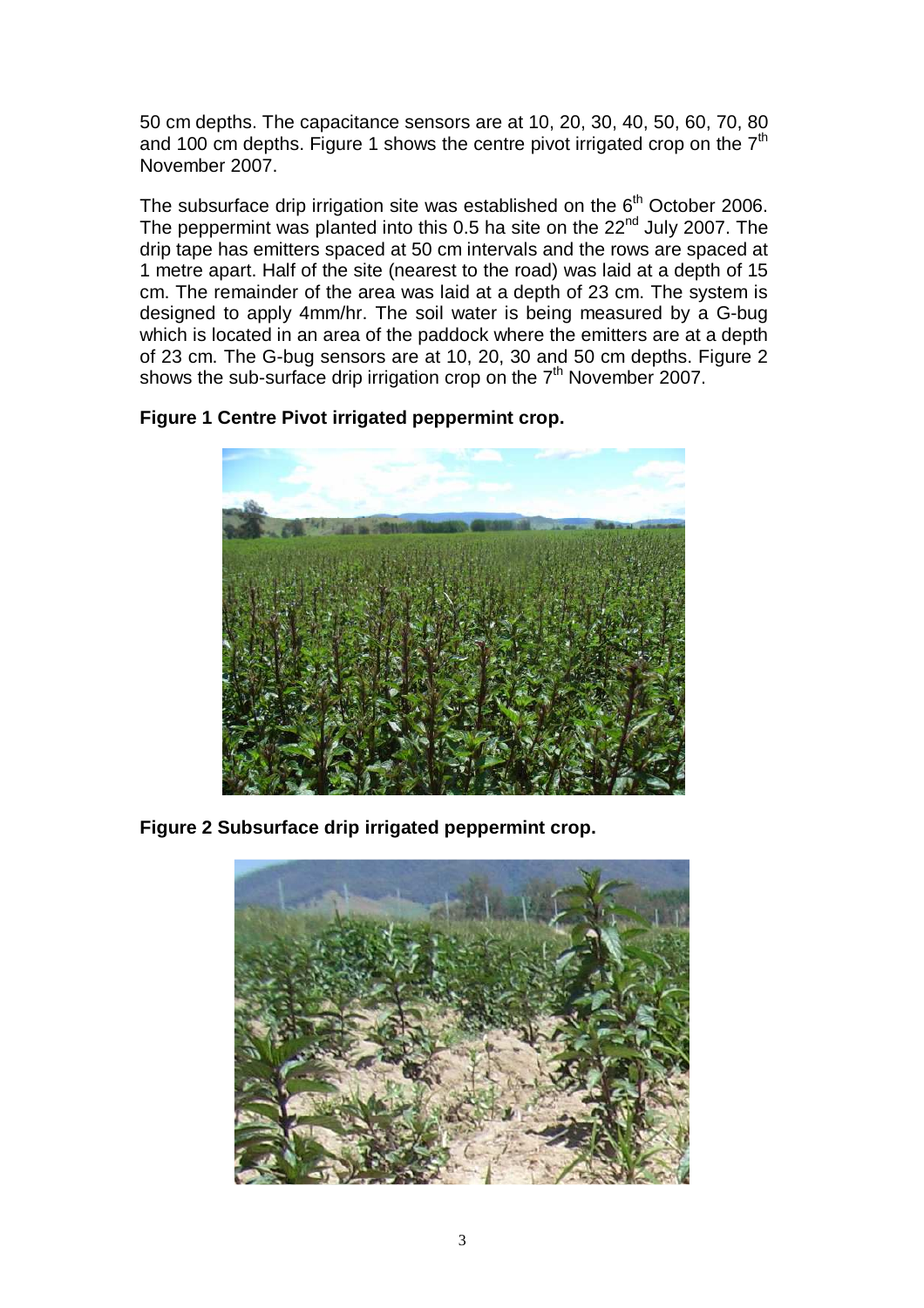## **WHY IS IRRIGATION MANAGEMENT IMPORTANT?**

- **1.** There is increased competition for water.
- **2.** In many areas there is less water available for irrigation.
- **3.** Increasing costs for water and its application.
- **4.** There are changes in the regulations for water allocation and water use in many irrigation districts.
- **5.** Improved production by providing optimum soil water levels, this reduces the crops exposure to periods of waterlogging and or drought. In most cases optimal soil water levels will aid crop performance by reducing the incidence of pests and diseases.
- **6.** Economic benefits through more efficient use of water and energy (applying the right amount of water at the right time). Improved water use efficiency means reducing applications of water not used by the crop or in excess of what the soil can hold, minimising system losses and reducing unnecessary pumping.
- **7.** Reduced environmental impacts minimising waterlogging leads to reduced nutrient and chemical leaching, less water erosion, reduced potential for the development of salinity and reduces the potential amount of saline groundwater that ends up in rivers and streams.

# **HOW MUCH WATER SHOULD BE APPLIED AND WHEN (IRRIGATION SCHEDULING)?**

When using irrigation scheduling as a management decision making tool, generally the amount of water that should be applied to a crop for any given irrigation depends on:

- 1. the stage of crop growth
- 2. the depth of the crops root system, and what is the effective rootzone for the crop. The effective rootzone is the part of a plants rootzone from which the majority of water is drawn, and for most plants is approximately two-thirds of the total rootzone depth.
- 3. the field capacity of the soil.

The amount of water applied at any given time should fill the effective rooting zone to field capacity and no more. Nothing is gained from applying more water than is needed to fill the effective rooting zone of the crop.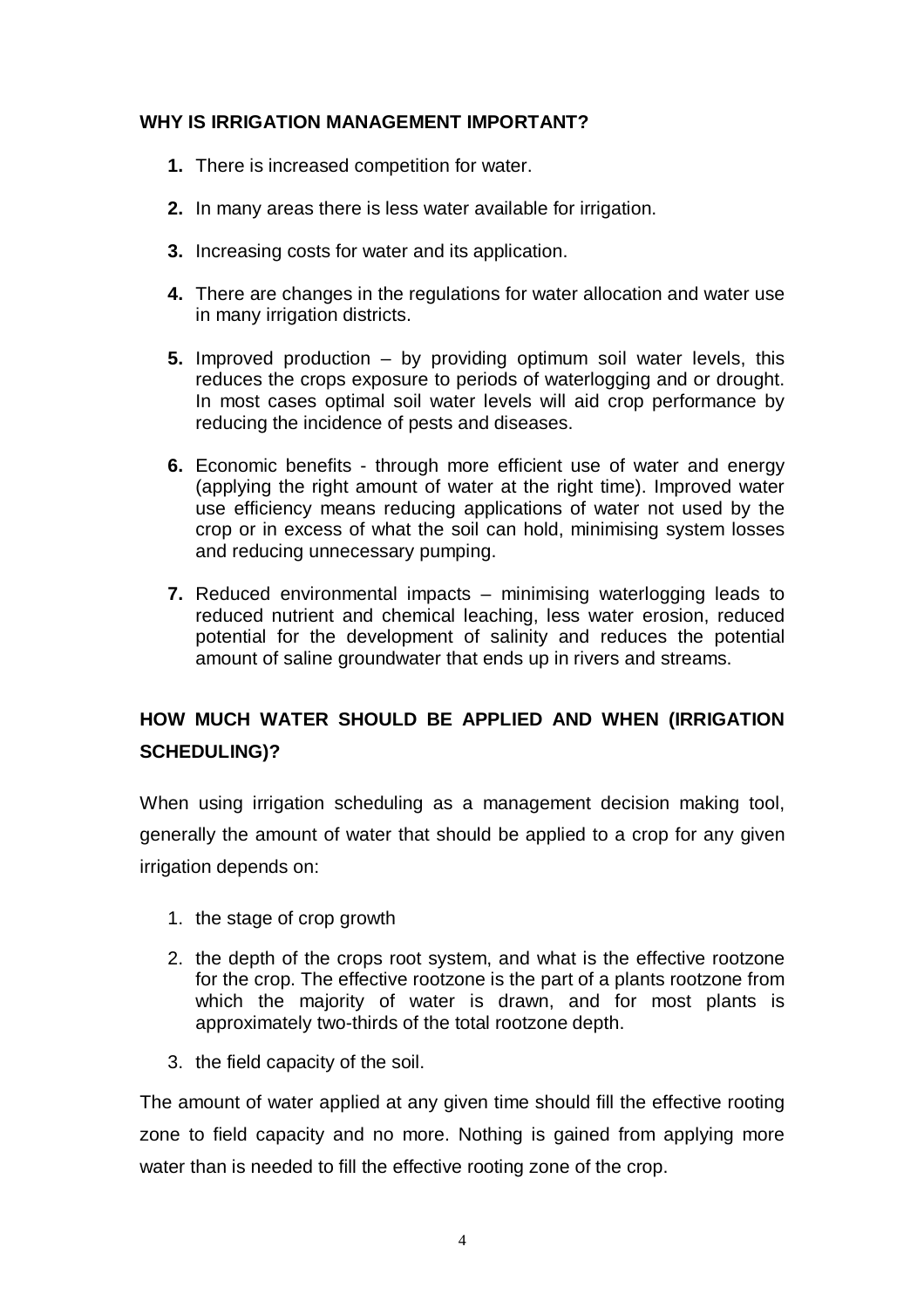The time interval between applications depends on:

- 1. the area of transpiring surface,
- 2. the rate of transpiration,
- 3. the rate of evaporation of water from the soil, and
- 4. the field capacity of the soil.

Irrigation scheduling requires knowledge of the soil-plant-water relationship. The combination of transpiration (crop water use) and evaporation is referred to as evapo-transpiration. Figure 3 shows the factors which influence the soilplant- water relationship. These factors influence the rate at which water is used or lost. Over-irrigation can cause waterlogging, wastes water with unnecessary pumping and water costs; leaches nutrients and chemicals from the root zone and can produce excess drainage. Under-irrigation stresses plants and reduces plant productivity. It can also result in nutrient deficiencies.



#### **Figure 3: Soil-Plant- Water relationship.**

## **SOIL TYPE (TEXTURE) HAS AN IMPACT ON SOIL WATER AND IRRIGATION SCHEDULING**

Soil consists of soil particles, air spaces, water, and humus and living organisms. Some water is held firmly to the soil particles (adsorbed water)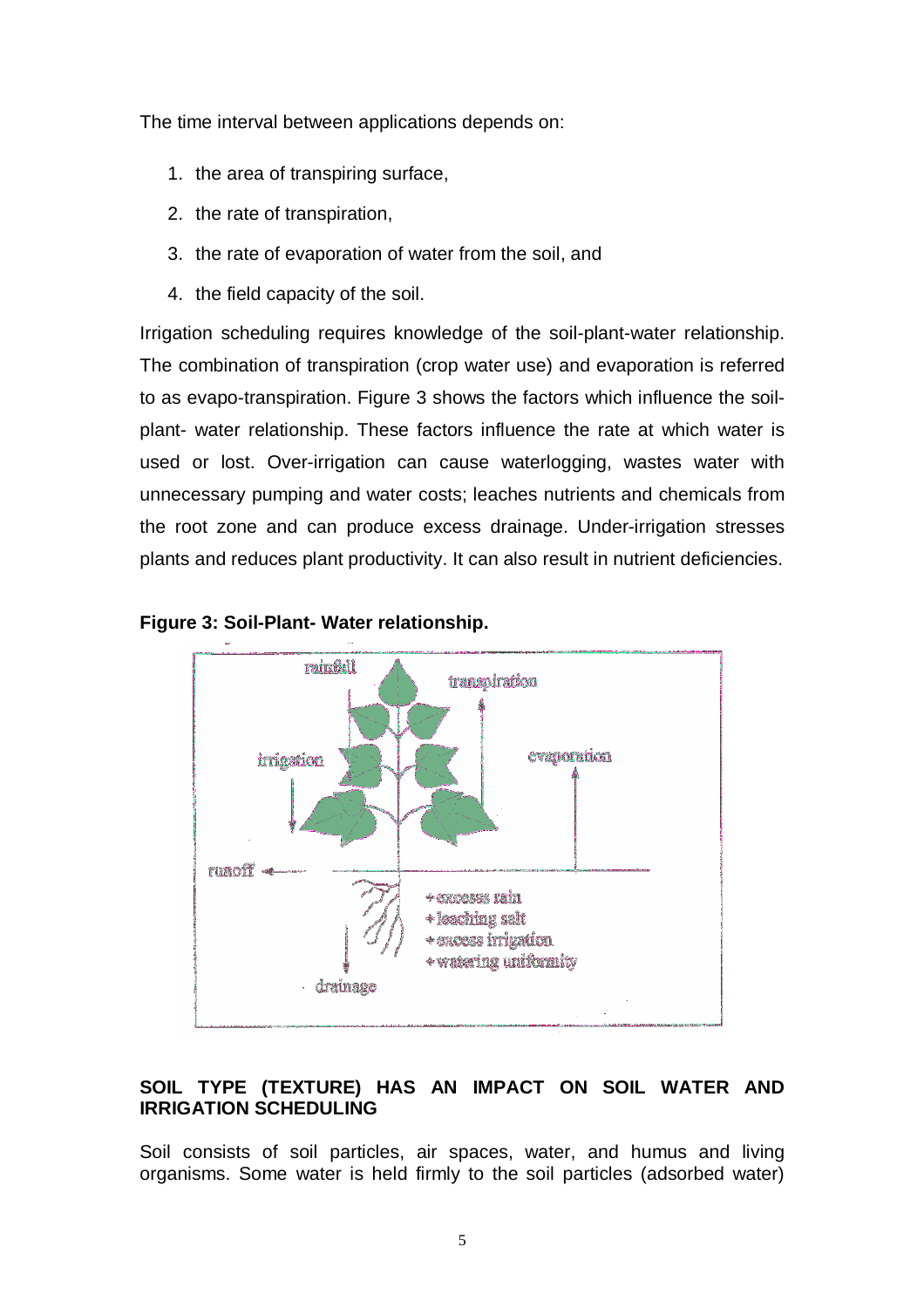and some is held in the pores between the soil particles (capillary water). Plant roots use the capillary water from the largest pore spaces first. As the water is used from the soil, it becomes increasingly difficult for the plant roots to remove the remaining water. A point is reached when the plant roots cannot extract the remaining (adsorbed) water from the soil. Soil water tension is how tightly the soil holds its water and how much effort a plant has to exert to extract water from soil. The G-bug system being used in this project measures this soil water tension.

The amount of water held and the quantity available varies with soil type. Having an understanding of the water holding capacity of your soil can be helpful in planning irrigation and may help to improve efficiency, regardless of the type of irrigation equipment being used to deliver the water. Therefore it is useful to know how much water the different soil types in paddocks will hold.

Soil texture determines how much water is available to the plant. Soil texture describes the relative amounts of sand, silt (loam) and clay. Within the textural groups sand particles are the largest in size, silt is medium and clay the smallest.

Soil structure also impacts on the amount of water available to a plant. Soil structure impacts on the bulk density of the soil, which is the weight of soil in a given volume. Bulk density is an indication of the quantity of pore spaces and therefore influences the amount of water that can be held in the soil. Good soil structure for any given soil type can potentially hold more water than a poorly structured soil of the same type.

# **TERMINOLOGY**

- 1. Saturation or Full Point This is when all the pore spaces are full of water. This is immediately after rainfall or irrigation before drainage occurs.
- 2. Field Capacity This is when the gravitational water has drained away. Depending on the soil type, this takes approximately 12 to 48 hours. This is the maximum amount of water the soil can store for crop use.
- 3. Refill point This is when the soil water is not easily extracted by the plant. Refill point is when you should irrigate. Refill points may be varied to suit different crops and stages of growth of a particular crop.
- 4. Wilting Point This is when plants are unable to extract soil water. They will wilt, but do not recover when water is applied. If soil dries to this level, plant growth and yield will be severely reduced.
- 5. Readily Available Water This is the amount of water stored in the soil, which can be easily extracted and used by plants. It is expressed as mm of water per depth of soil.

## **IRRIGATING PEPPERMINT FOR ESSENTIAL OIL PRODUCTION**

Peppermint production is particularly sensitive to water availability. The management of an irrigated peppermint crop requires that a number of factors be carefully considered to obtain high yields and quality oil. These include: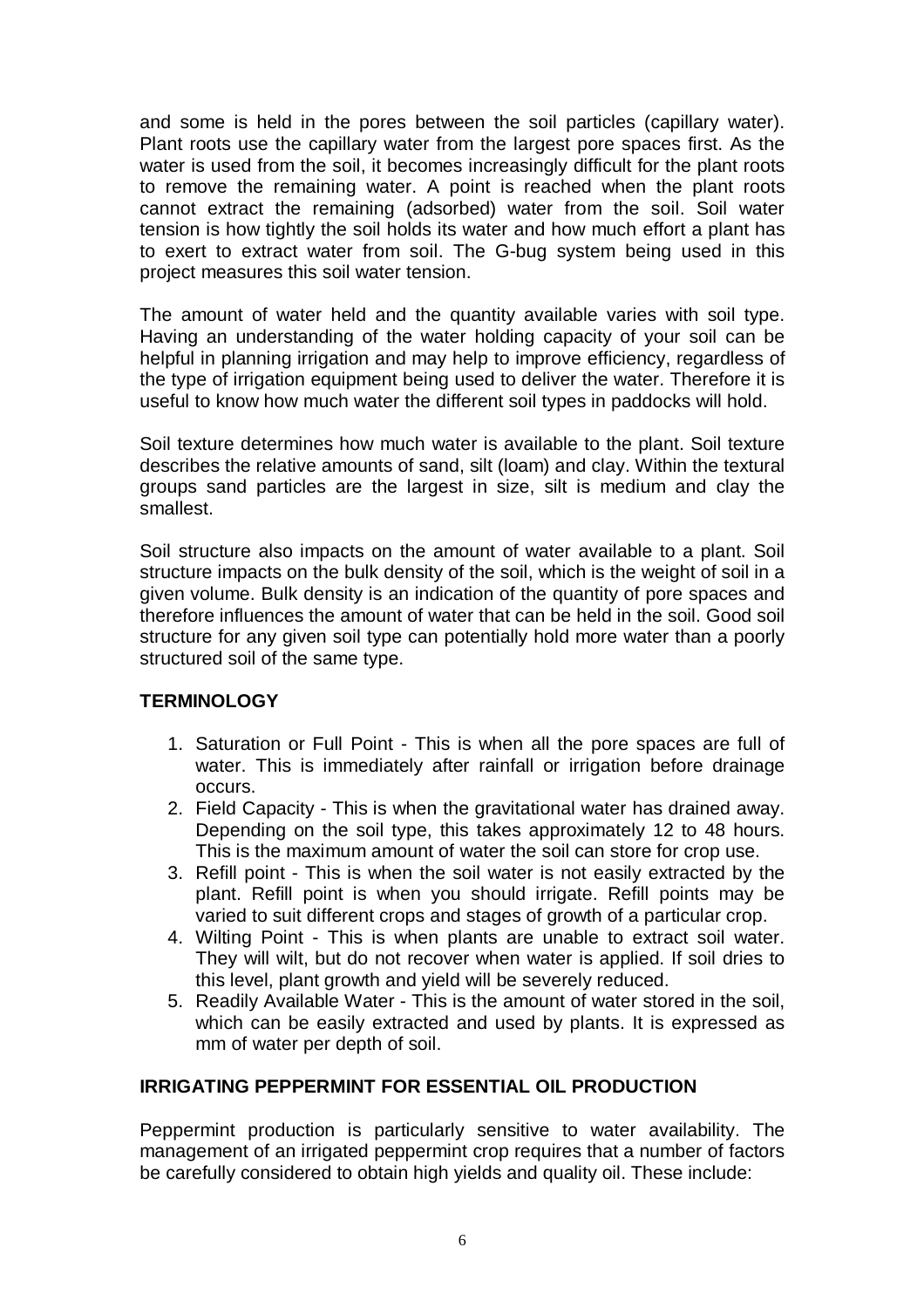- 1. In general, peppermint is a relatively shallow rooted crop.
- 2. Peppermint has a medium to high water requirement. The total requirement can be as much as 5 to 6 ML per season. The potential crop water use varies with seasonal weather conditions. During the peak growing period crop transpiration can be as high as 6+ mm per day.
- 3. Peppermint has relatively low salt tolerance.
- 4. At present most peppermint grown in Australia for essential oil production is watered by travelling irrigators, centre pivots and linear move irrigators.

To maximise yield and quality of peppermint oil, irrigation should occur when 35% of the available water in the crops rootzone has been depleted. Generally this rootzone is in the 300 to 400 mm depth range. Inadequate water reduces the oil yield of peppermint, as will excess irrigation.

The oil yield of peppermint is determined by the number of leaves, not the size of the leaves, retained in the canopy. Getting the irrigation scheduling right has a large impact on the canopy management. Moisture stress in peppermint is associated with lower oil yields and higher menthofuran levels, which affects the quality of the oil. Indications are that moderate levels of moisture stress early in the season may improve yield because moisture stress produces smaller leaves, which are more likely to be retained by the plant. Shading in the canopy influences lower leaf fall or retention. Work is continuing on the impact and timing of some controlled moisture deficit period.

Over watering can also result in reduced oil yield. Excess water can cause waterlogging, increase the risk of developing root diseases, increase the amount of leaf drop (as a result of shading), and leach nutrients to below the rootzone. The high humidity that can result in a canopy from over watering also affects the quality of peppermint oil, by increasing menthofuran levels, especially during the summer heat.

Figure 4 indicates the relative oil yield from peppermint as a function of crop water use. The crop water use figures on the y-axis below are only indicative numbers, not absolute figures. This is to show the general trend of increasing oil yield with increased crop water. The yield is maximised at a particular water level and water applied in excess of this point may actually result in the relative oil yield falling.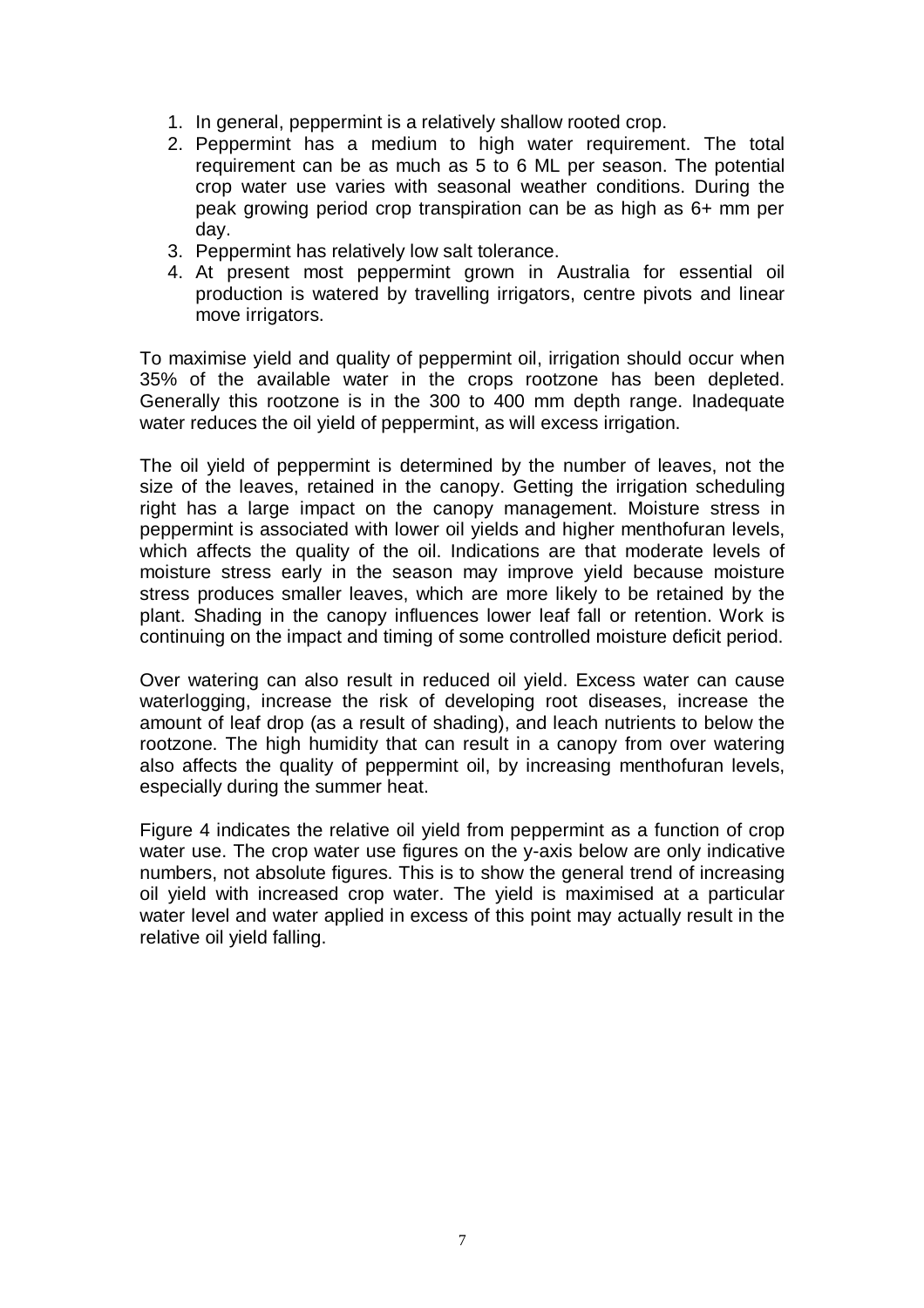**Figure 4 indicates the relative yield of peppermint oil as a function of crop water use.** 



## **RESULTS**

The centre pivot paddock was harvested in January 2008. The crop yielded approximately 80 kg/ha of oil. The plan is to manage the crop and get a second cut from this area in late March or early April.

The pivot peppermint was kept well watered for most of the growing season (and at times maybe too well watered). The crop was very lush and had a very dense canopy. By the time of the first harvest much of the lower leaf had fallen. The top two graphs, Figure 5 and 6 below are from the pivot paddock. The first is the Agwise capacitance probe and the second is the G-bug. On the G-bug graph the increase in root pressure (larger kPa) relates to the harvest period, prior to irrigation starting again.

The subsurface drip irrigated crop faced some establishment issues. The decision was made to not harvest this area, but to mow it and wait for regrowth. A decision to harvest or not at the time of the second cut in the pivot paddock will be made. No yield data is available for comparison. At times the kPa readings in the SSDI crop were very high, greater than would be ideal to maximise oil production, and way past the recommended refill point of 35% of field capacity for peppermint. See Figure 7 below.

The benefits of using subsurface drip irrigation are well documented for many other situations. This technique for irrigating peppermint is a relatively new one. The potential for efficiently using water is great, in a relatively high water use crop. There is potential benefit from a reduction in disease levels. The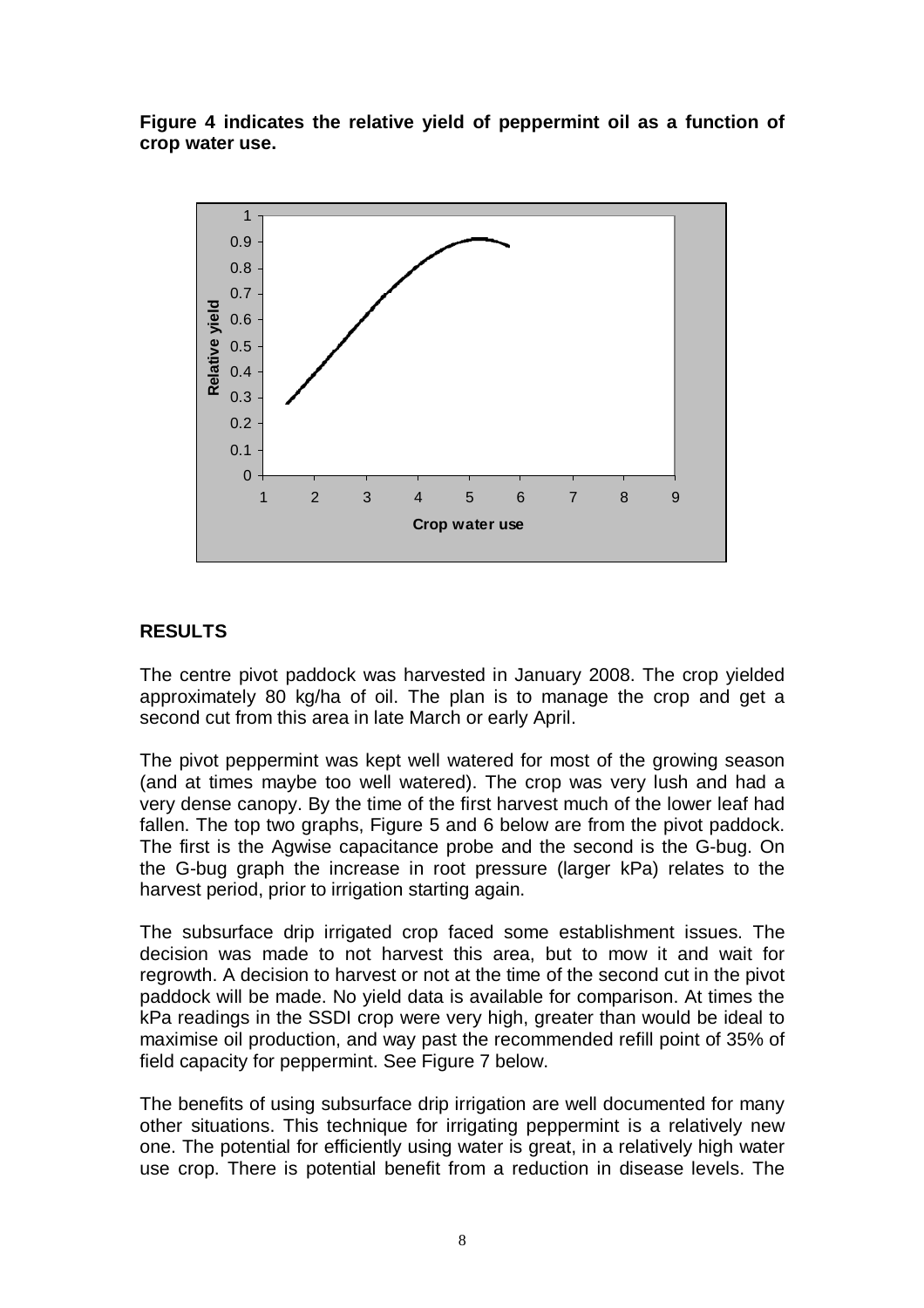crop in the SSDI trial area has established and will be able to be compared with the pivot watered crop during the coming season.

**Figure 5: Agwise capacitance graph representing the 9 individual sensors. Data is delivered by telemetry and can be downloaded as often as desired.**



**Figure 6: G-bug data for the centre pivot paddock. This is downloaded by the project officer and emailed regularly to the**

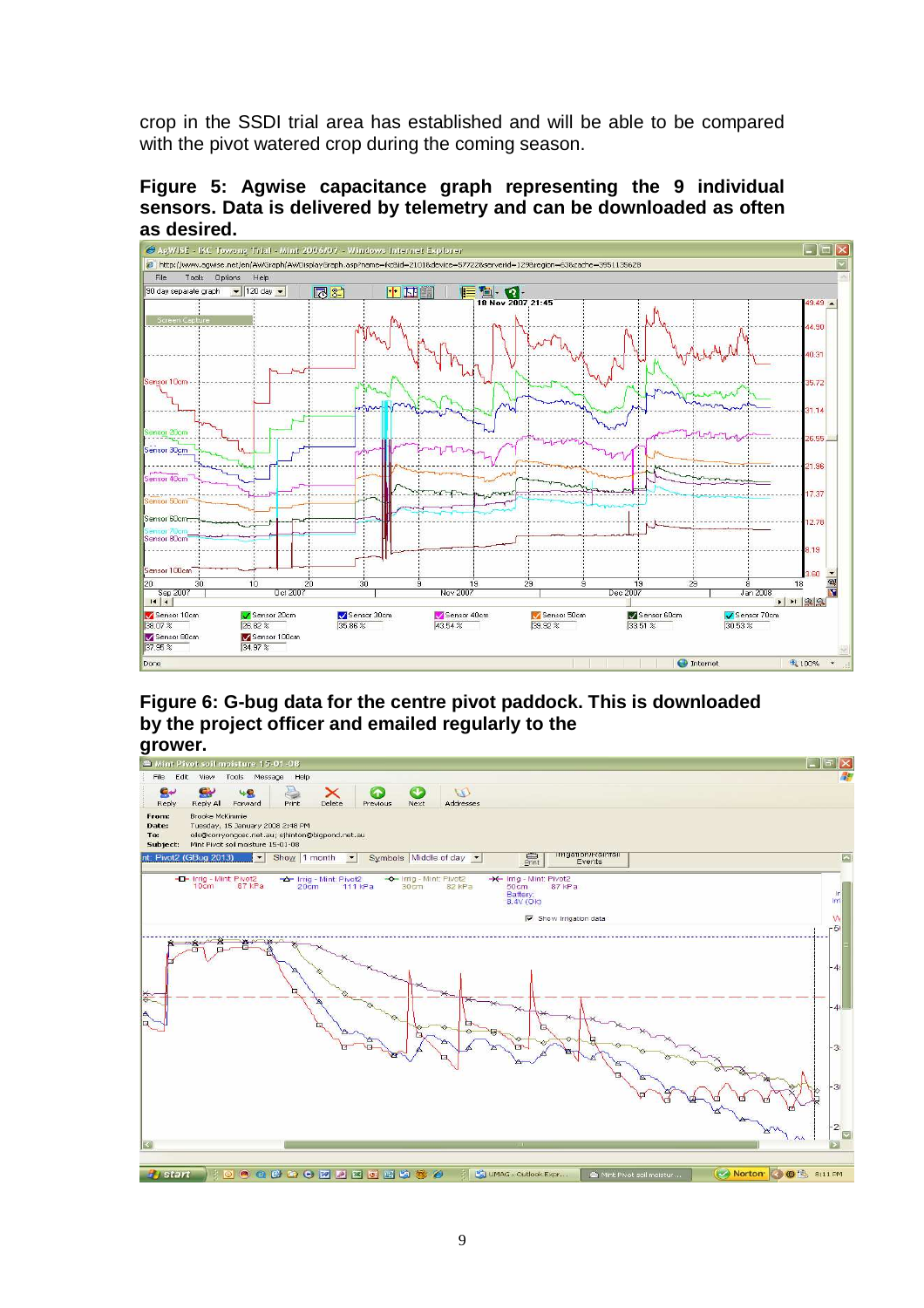**Figure 7: G-Bug data for the SSDI trial area. This is downloaded by the project officer and emailed regularly to the grower.** 



# **EVALUATION**

The grower has been using the telemetry graphs to monitor where they are at with their irrigation management. The data from the g-bugs has also been monitored. The real time data from the telemetry system has been very useful and is a very good tool to aid in irrigation management decisions.

The coming year should provide data that will allow for an effective comparison of the two types of irrigation systems in peppermint oil production.

## **RECOMMENDATIONS FOR 2008**

We now have enough data from the capacitance probes to establish full and refill points for the soil type were the logger is located. This will then provide easier interpretation of the data for the grower using the system. We can also define a second summed graph that shows the summed water for the effective rootzone of the crop, not the total over all the sensors. Irrigation application should only fill the effective rootzone back to field capacity.

It would be beneficial to collect figures on the volume of water applied to the paddocks with each irrigation or rainfall. This then allows some degree of fine tuning for the interpretation of the right quantity of water to apply to the paddock and the timing of the application. It also will allow for an assessment of the crop water use index between the two systems. This can be completed by a meter on the SSDI system to measure what quantities of water are applied to the crop. To monitor water applied or rainfall in the pivot paddock a